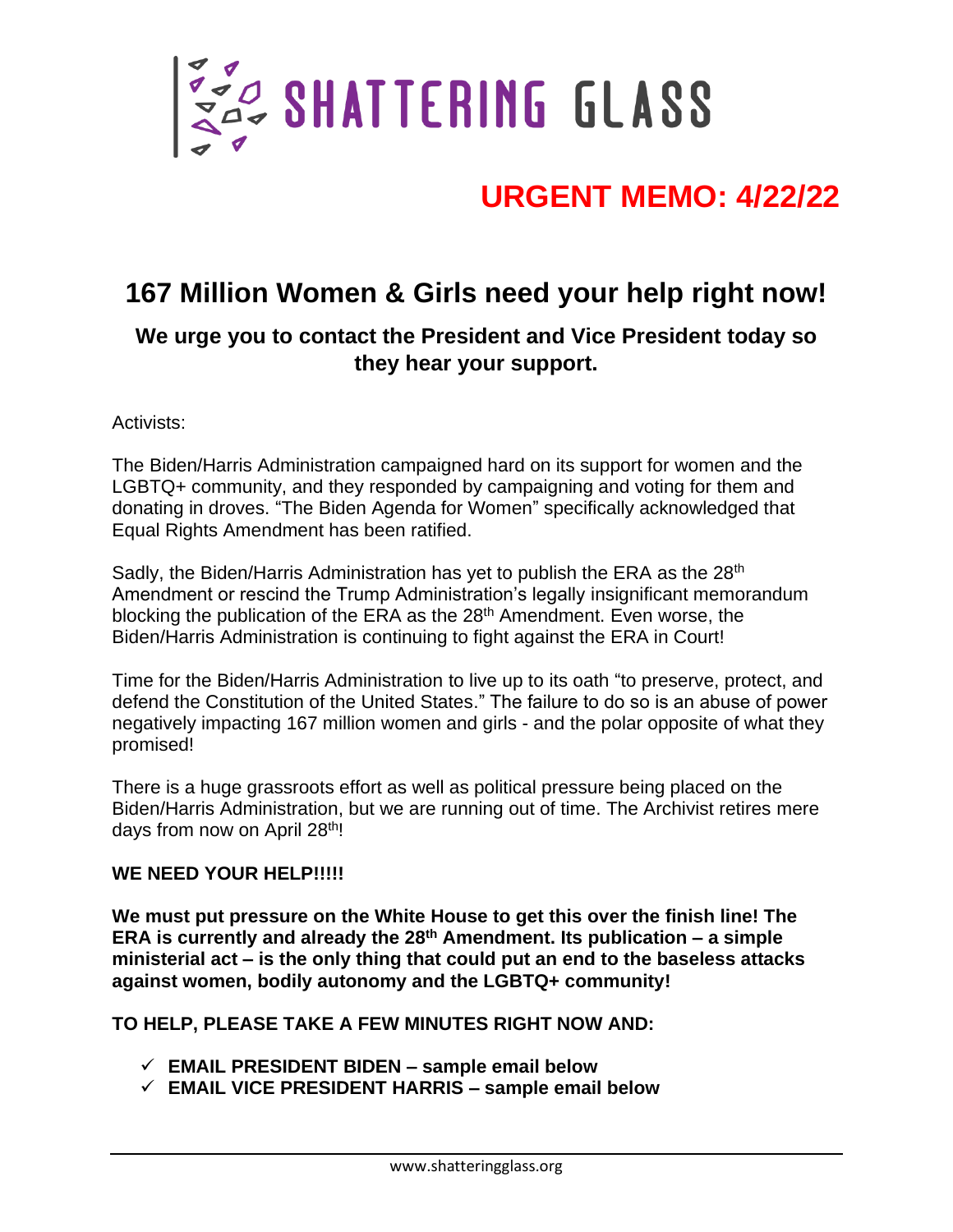

#### ✓ **POST FACEBOOK POSTS ON THE BIDEN/HARRIS ADMINISTRATION PAGE –sample post below**

**TO EMAIL PRESIDENT BIDEN** – please email President Biden [here.](https://www.whitehouse.gov/contact/) Below is a sample letter to copy and paste or you can create your own. Please email every day from now until 4/29.

#### **Sample Email Letter to President Biden**

The Equal Rights Amendment ("ERA") is currently the 28<sup>th</sup> Amendment to our Constitution, but the Archivist has yet to publish it.

Countless constitutional scholars, including Honorable Russ Feingold, former Chairman of the Senate Judiciary Constitution Subcommittee, state that the ERA is currently the 28<sup>th</sup> Amendment and nothing is stopping the Archivist from publishing the ERA as required by law. However, the Archivist will not do so without direction from you.

The "Biden Agenda for Women" notes that, on January 27, 2020, Virginia became the 38th state to ratify the ERA, and you campaigned hard on your alleged support for women and the LGBTQ+ community. They responded by donating, campaigning and voting for you at unprecedented levels.

Yet here we are today. The 28th Amendment took effect on January 27, 2022, and you have not directed publication and your Administration continues to fight against the ERA in Court.

As recently noted by Secretary of State Blinken "Countries are more secure, peaceful and prosperous when people of all genders can participate fully and equitable in every sphere of public life . . . And countries with high levels of gender equality have stronger and more resilient democracies."

Our fragile democracy is in peril. Women and the LGBTQ+ community are under attack across our country. Rolling back decades of advances. The immediate publication of the ERA could save Roe v. Wade and stop the hateful legislation that is being enacted against women and the LGBTQ+ community.

Moreover, gender equality is a basic human right. We rightfully are fighting for democracy and human rights in the Ukraine, and we must do so here at home.

We demand that you live up to your oath "to preserve, protect, and defend the Constitution of the United States" and direct the Archivist to publish the 28th Amendment immediately. And the failure to do so is contrary to your campaign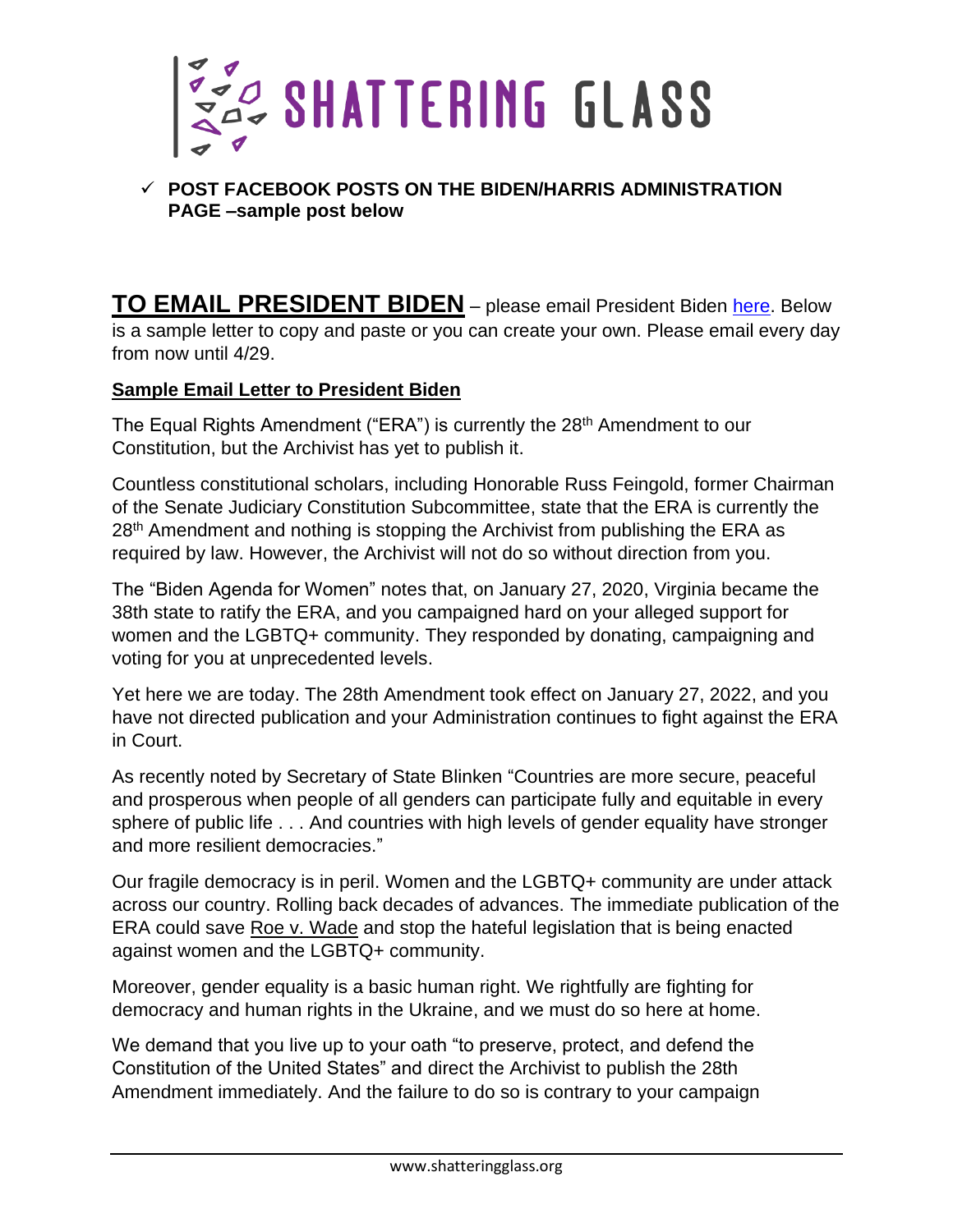

promises and your continued press releases pledging unfailing support for women and the LGBTQ+ community!

**TO EMAIL VICE PRESIDENT HARRIS** - please email Vice President Harris [here.](https://www.whitehouse.gov/contact/) Here are two sample notes to copy and paste or you can create your own.

#### **Sample Email Letter to Vice President Harris**

The Equal Rights Amendment ("ERA") is the 28<sup>th</sup> Amendment to our Constitution, but the Archivist has not published because your Administration is actively fighting against it in Court.

Countless constitutional scholars, including Honorable Russ Feingold, former Senate Judiciary Constitution Subcommittee Chairman, state the ERA is currently the 28<sup>th</sup> Amendment and nothing is stopping the Archivist from publishing the ERA as required by law. However, the Archivist will not do so without direction from the President.

The "Biden Agenda for Women" notes that, on January 27, 2020, Virginia became the 38th state to ratify the ERA, and you campaigned hard on your alleged support for women and the LGBTQ+ community. They responded by donating/campaigning/voting at unprecedented levels.

Yet here we are today– the 28th Amendment took effect on January 27, 2022, and the President has not directed publication and continues to fight against the ERA in Court. As recently noted by Secretary of State Blinken "Countries are more secure, peaceful and prosperous when people of all genders can participate fully and equitable in every sphere of public life . . . And countries with high levels of gender equality have stronger and more resilient democracies."

Our democracy is in peril. Women and the LGBTQ+ community are under attack across our country. Rolling back decades of advances. The immediate publication of the ERA could save Roe v. Wade and stop hateful legislation being enacted against women and the LGBTQ+ community.

Gender equality is a basic human right. We are fighting for democracy and human rights in the Ukraine, and we must do so here at home.

We demand that you live up to your oath "to preserve, protect, and defend the Constitution of the United States" and urge the President to direct the Archivist to publish the 28th Amendment now. Failure to do so is contrary to your campaign promises and continued press releases pledging unfailing support for women and the LGBTQ+ community!